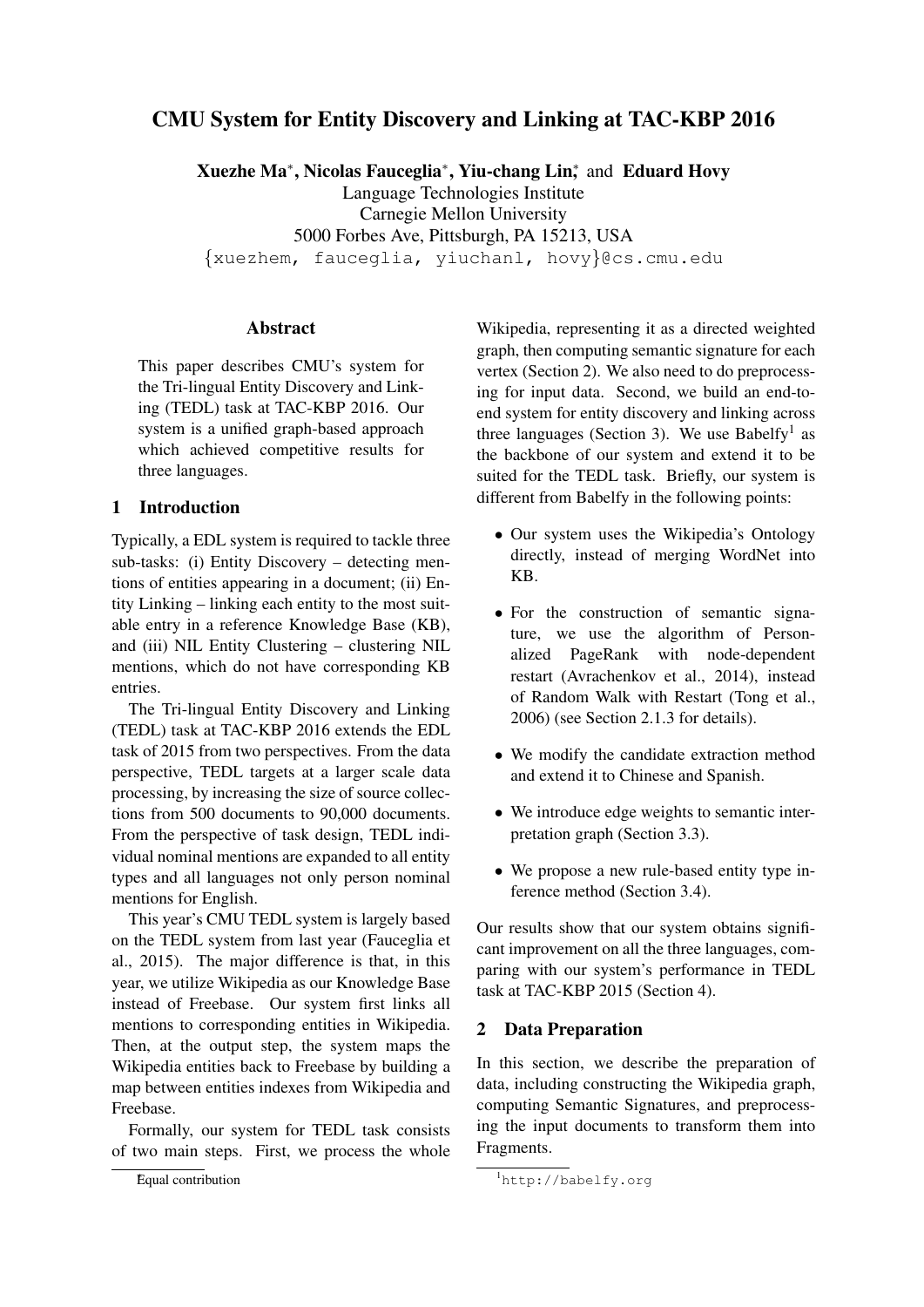#### 2.1 Wikipedia

The reference knowledge base used in TEDL is a January 2015 snapshot of English Freebase, which includes about 81M nodes (mids) and 290M relations. However, as mentioned above, this year we utilize Wikipedia as our Knowledge Base to construct the Semantic Signatures. The snapshot of Wikipedia we used is the one on December 2015, which contains around 5M pages (nodes).

## 2.1.1 Preprocessing

We first use the WikiPrep toolkit  $2$  to preprocess the whole Wikipedia to extract all the text anchors of each page and to remove some irrelevant pages such that the ones for disambiguation. This yields a KB with around 4.9M pages.

# 2.1.2 Graph of Wikipedia

We first represent Wikipedia as a directed weighted graph, where the vertices in the graph are the entities and concepts in Wikipedia, there is an edge from vertex  $v1$  to  $v2$  if  $v2$  appears in v1's page as a text anchor. Following Moro et al. (2014), the weight of each edge is calculated as the number of triangles (cycles of length 3) that this edge belongs to. To implement the graph, we used the WebGraph framework (Boldi and Vigna, 2004).

# 2.1.3 Semantic Signature

A *semantic signature* is a set of highly related vertices for each concept or entity in Wikipedia graph. To calculate semantic signatures, we first compute the transition probability  $P(v'|v)$  as the normalized weight of the edge:

$$
P(v'|v) = \frac{w(v, v')}{\sum_{v'' \in V} w(v, v'')}
$$

where  $w(v', v)$  is the weight of the edge  $(v \rightarrow$  $v'$ ). With the transition probabilities, Semantic Signatures are computed using the algorithm of Personalized PageRank with node-dependent restart (Avrachenkov et al., 2014). It should be noted that the algorithm performed by Moro et al. (2014) to create semantic signatures is Random Walk with Restart (Tong et al., 2006), which is simulation of the Personalized PageRank algorithm used in our system. Finally, vertices with pagerank score higher than a threshold  $(\eta)$  are kept to build the semantic signature. In our system we set  $\eta = 10^{-4}$ .

# 2.2 Input File

For each language, two kinds of data, Newswire and Discussion Forum are given in *xml* format. As described in the task definition, every document is represented as a UTF-8 character array and begins with the  $\langle$ DOC $>$  tag. The " $\langle$ " character has index 0 and offsets are counted before XML tags are removed. Therefore, to preserve the offset for each sentence, a line-by-line file reader is implemented instead of using an *xml* file parser.

In Newswire data, the tags are relatively simple and clean compared to Discussion Forum. The news' headline and paragraphs are extracted between "<HEADLINE>, </HEADLINE>" and " $\langle P \rangle$ ,  $\langle P \rangle$ " tags, respectively. In discussion forum data, similarly, the headline and posts are obtained between "<headline>, <headline>" and "<post>, </post>" tags. The author whose linking result is always NIL of each post is detected at the same time. However, in each post, there might exist more than one *quote*, which are repetitive text from previous posts. Quote removal is therefore a followed-up step after post extraction. Moreover, any text that are between "&It" and "&gt" tags or in *URL* format are removed from the post as well.

# 3 System Architecture

Our end-to-end EDL system includes entity mention detection (Section 3.1), candidate extraction (Section 3.2, entity linking (Section 3.3), type inference (Section 3.4), and NIL entity clustering (Section 3.5). We use the Stanford CoreNLP pipeline (Manning et al., 2014) for preliminary steps, and adapt and extend (Moro et al., 2014) for entity extraction and linking.

# 3.1 Entity Mention Detection

Different from last years system which extract all sequences of words with certain length limit and POS constraints as possible mentions, this year we use a pre-trained NER system to extract mentions. It significantly reduced the number of mentions and accelerated the linking algorithm. The NER system we used is the CRF-based statistical model implemented in Stanford CoreNLP system (Manning et al., 2014).

 $^{2}$ http://www.cs.technion.ac.il/~qabr/ resources/code/wikiprep/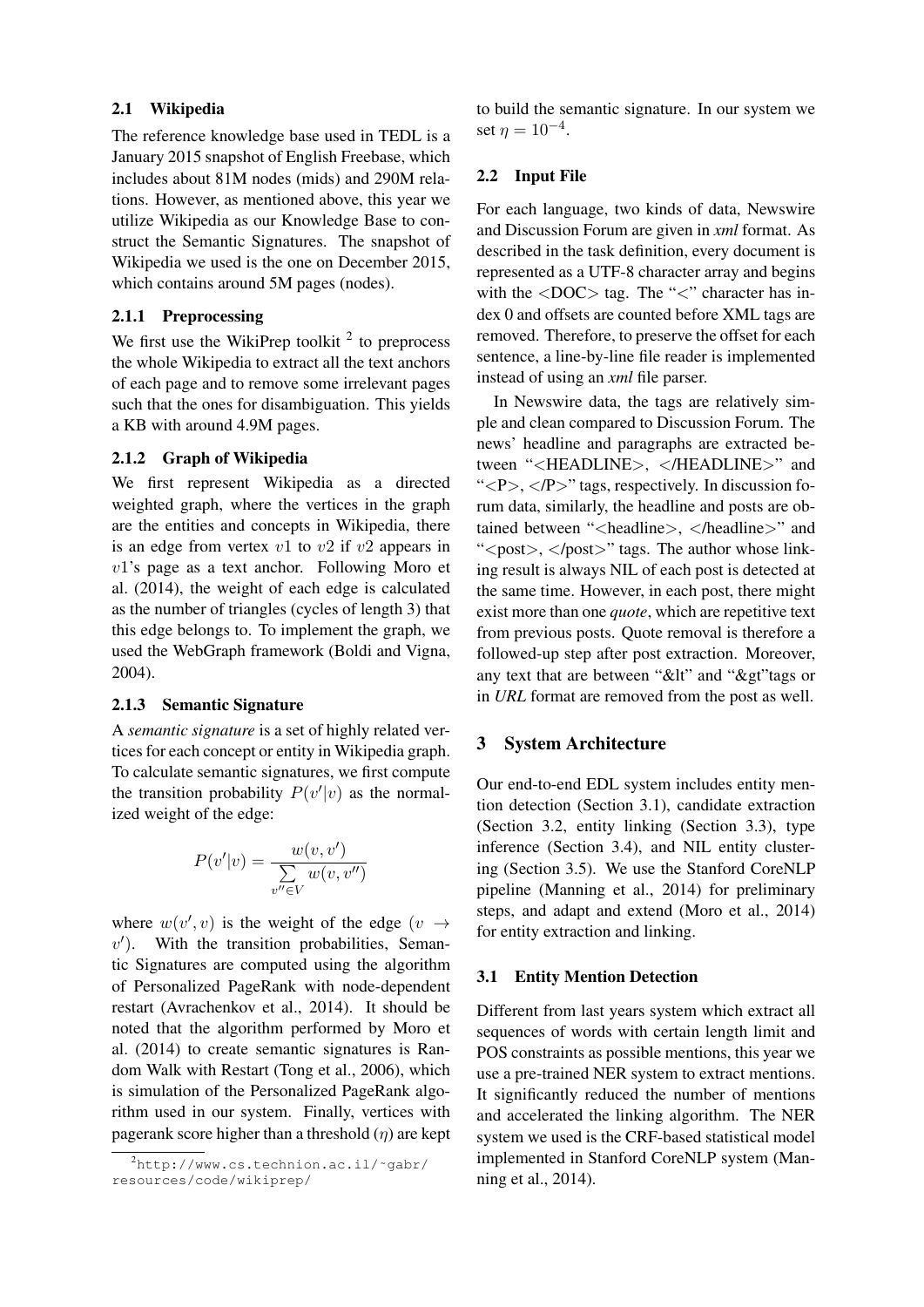#### 3.2 Candidate Extraction

The task of the Candidate Extractor (CE) is, given an input string, return all the possible entities in the graph that could be associated with a substring of the input string. When processing the Freebase Dump, we keep an additional parallel data structure holding information about the names of the graph entities. For each Freebase entity we keep string labels provided by 3 predicates: name, label and alias. In the original Freebase Dump, string values have an associated language, so we only kept the values in our three languages. We implemented this name map as a Lucene index, that given a string returns all the nodes in our graph that have a label (name, label, alias) that contains the given string.

It is worth mentioning that for our multilingual task, this is the only part that deals with languages: we have different implementations of this component, one for each language. For English and Spanish, the approach is similar to the Babelfy implementation: perform POS tagging for each input sentence, and choose n-grams of length 1 to N (we used  $N = 5$ ), that contain at least one NOUN, and which do not end or start in prepositions, conjunctions, punctuation, among others. For each one of these candidate fragments, we query the name index to retrieve all possible entities. For Chinese, the approach is completely different: we work at a character level, and we start with strings of N characters (we used  $N = 10$ ) and search in the name index, and if there is no match, we search with N-1, and so on, until we have a match, and return each match as a Candidate Meaning.

Once the candidates have been extracted from the input document, the rest of the pipeline works in graph-space and does not depend on the input language. This makes it relatively easy to add a new language, provided Freebase has names for the new language.

#### 3.3 Entity Linking

## 3.3.1 Semantic Interpretation Graph Construction

The semantic interpretation graph is constructed using a procedure similar to Moro et al. (2014). The difference is that we introduce edge weights to this graph – the weight of the edge between two vertices  $(v_1, f_1)$  and  $(v_2, f_2)$  is defined as the pagerank score between  $v_1$  and  $v_2$  in the Wikipedia graph.

|            | Type in Freebase                 |  |  |  |
|------------|----------------------------------|--|--|--|
| <b>PER</b> | people.person                    |  |  |  |
|            | location.country                 |  |  |  |
| <b>GPE</b> | location.administrative_division |  |  |  |
|            | location.statistical_region      |  |  |  |
| <b>ORG</b> | organization.organization        |  |  |  |
| <b>LOC</b> | location.location                |  |  |  |
| <b>FAC</b> | architecture.structure           |  |  |  |

Table 1: Rules applied to distinguish between the 5 entity types.

#### 3.3.2 Graph Densification

We implemented the graph densification algorithm presented in Moro et al. (2014), too. Basically, at each step of graph densification, we first find the most ambiguous mention, the one has the most number of candidate entities. Then we remove the least possible candidate entity from the most ambiguous mention, the one has smallest score. In our system, the score of a vertex  $(v, f)$  in the semantic interpretation graph is slightly different from the one in Babelfy – we use the sum of the incoming and outgoing edge weights instead of the sum of incoming and outgoing degree. Formally, the score of the vertex  $(v, f)$  is:

$$
score((v, f)) = \frac{w(v, f) \cdot sum((v, f))}{\sum_{(v', f)} w(v', f) \cdot sum((v', f))}
$$

where  $sum((v, f))$  is the sum of the incoming and outgoing edge weights of  $(v, f)$  and  $w((v, f))$  is the number of fragments the candidate entity  $v$ connects to.

The above steps are repeated until every mention has less than a certain number  $(\mu)$  of candidate entities. Finally, we link each mention f to the highest ranking candidate entity  $v^*$  if  $score((v^*, f)) > \theta$ , where  $\theta$  is a fixed threshold.

#### 3.4 Entity Type Inference

Before inferring the entity, our system first maps the Wikipedia entities back to Freebase via a map built before hand. Entity type is obtained from each entity's *Types* in Freebase. We define different rules to determine such entity types. If a candidate entity has the predefined types (2nd column in Table 1), its entity type is assigned as the corresponding value (1st column). Else, it is not treated as an entity and it is discarded.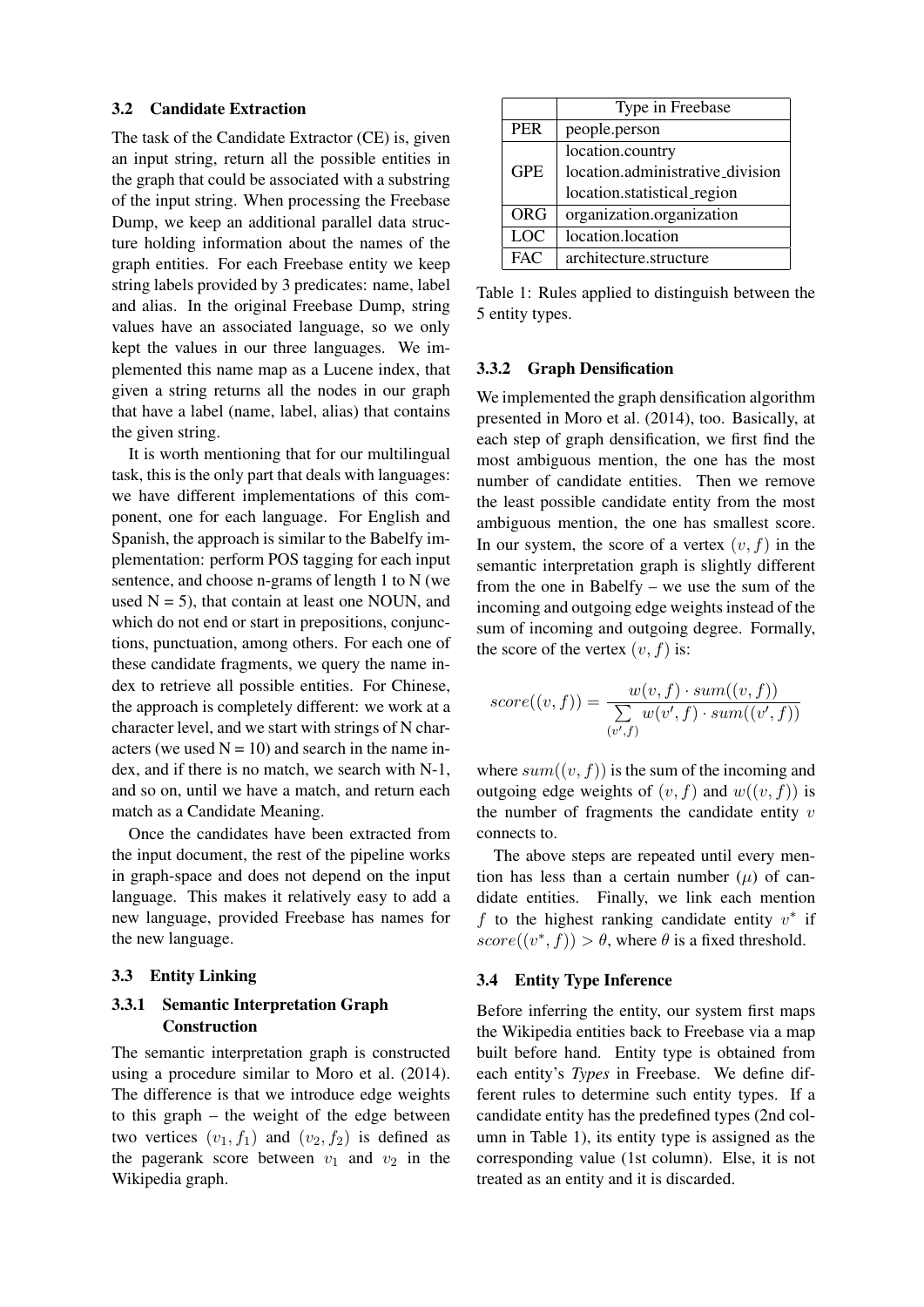|     | <b>NER</b>       |      |      | Linking |      |      | Clustering |      |      |
|-----|------------------|------|------|---------|------|------|------------|------|------|
|     | P                | R    | F1   | P       | R    | F1   | P          | R    | F1   |
|     | <b>TEDL 2015</b> |      |      |         |      |      |            |      |      |
| Eng | 50.9             | 56.0 | 53.3 | 42.1    | 46.3 | 44.1 | 49.1       | 54.0 | 51.5 |
| Spa | 60.2             | 60.8 | 60.5 | 47.3    | 47.7 | 47.5 | 54.1       | 54.5 | 54.3 |
| Chn | 50.0             | 61.4 | 55.1 | 44.5    | 54.7 | 49.1 | 48.9       | 60.1 | 53.9 |
|     | <b>TEDL 2016</b> |      |      |         |      |      |            |      |      |
| Eng | 81.4             | 49.1 | 61.3 | 72.4    | 43.0 | 54.5 | 77.5       | 46.7 | 58.3 |
| Spa | 76.5             | 51.6 | 61.6 | 69.6    | 47.0 | 56.1 | 74.6       | 50.4 | 60.1 |
| Chn | 67.1             | 47.3 | 55.5 | 58.1    | 40.9 | 48.0 | 65.6       | 46.2 | 54.3 |

Table 2: The offical results precision, recall and F1 measures over all three languages for our best run for three key metrics: strong typed mention match (NER), strong typed all match (Linking) and mention ceaf (Clustering) in TEDL at TAC-KBP 2016.

|        | <b>NER</b>       |      |      | Linking |                      |      | Clustering |      |      |
|--------|------------------|------|------|---------|----------------------|------|------------|------|------|
|        | P                | R    | F1   | P       | R                    | F1   | P          | R    | F1   |
|        | <b>TEDL 2015</b> |      |      |         |                      |      |            |      |      |
| Eng    | 50.9             | 58.4 | 54.4 |         | 42.1 48.3            | 45.0 | 49.1       | 56.1 | 52.4 |
| Spa    | 60.2             | 60.8 | 60.5 | 47.3    | 47.7                 | 47.5 | 54.1       | 54.5 | 54.3 |
| Chn    | 50.0             | 61.4 | 55.1 |         | 44.5 54.7            | 49.1 | 48.9       | 60.1 | 53.9 |
|        | <b>TEDL 2016</b> |      |      |         |                      |      |            |      |      |
| $E$ ng | 81.4             | 64.7 |      |         | $72.1$   $72.4$ 57.5 | 64.1 | 77.5       | 61.5 | 68.5 |
| Spa    | 76.5             | 66.7 | 71.3 | 69.6    | 60.8                 | 64.9 | 74.6       | 64.9 | 69.3 |
| Chn    |                  | 57.1 | 61.7 | 58.1    | 49.4                 | 53.4 | 65.6       | 55.7 | 60.2 |

Table 3: The results exclude all nominal mentions.

#### 3.5 NIL Entity Clustering

The final step in our system is clustering NIL entities. In our system, we simply merge candidates with exactly the same name spelling.

#### 4 Experiments

We submitted one for TEDL task, in which we extract top 100 candidate entities for each mention  $(K = 100)$ , and the ambiguous parameter  $\eta = 10$ .

Table 2 shows the results precision, recall and F1 measures over all three languages for our best run for three key metrics: strong typed mention match (NER), strong typed all match (Linking) and mention CEAF (Clustering), together with the results in last year's evaluation.

It should be noted that in this year, the percentage of NOM mentions is much more than last year, for which our system cannot do anything. The percentages of NOM mentions for the three languages are given in Table 4. To make a more reasonable comparison with last year's results, we exclude the nominal mentions from the evaluation. The results are provided in Table 3. We can see that com-

|       | 2016 | 2015  |
|-------|------|-------|
| Eng   | 43%  | 10%   |
| Spa   | 43%  | $0\%$ |
| Chn   | 30%  | $0\%$ |
| Total | 38%  | 3.5%  |

Table 4: Percentages of nominal mentions of three languages in 2015 and 2016.

paring with last year's performance, our system achieved significant improvement on all the three languages.

### 5 Conclusion and Future Work

We build a unified graph-based system for the TEDL task at TAC-KBP 2016. According to the official results, our system obtains significant improvement on all the three languages, comparing with our system's performance in TEDL task at TAC-KBP 2015